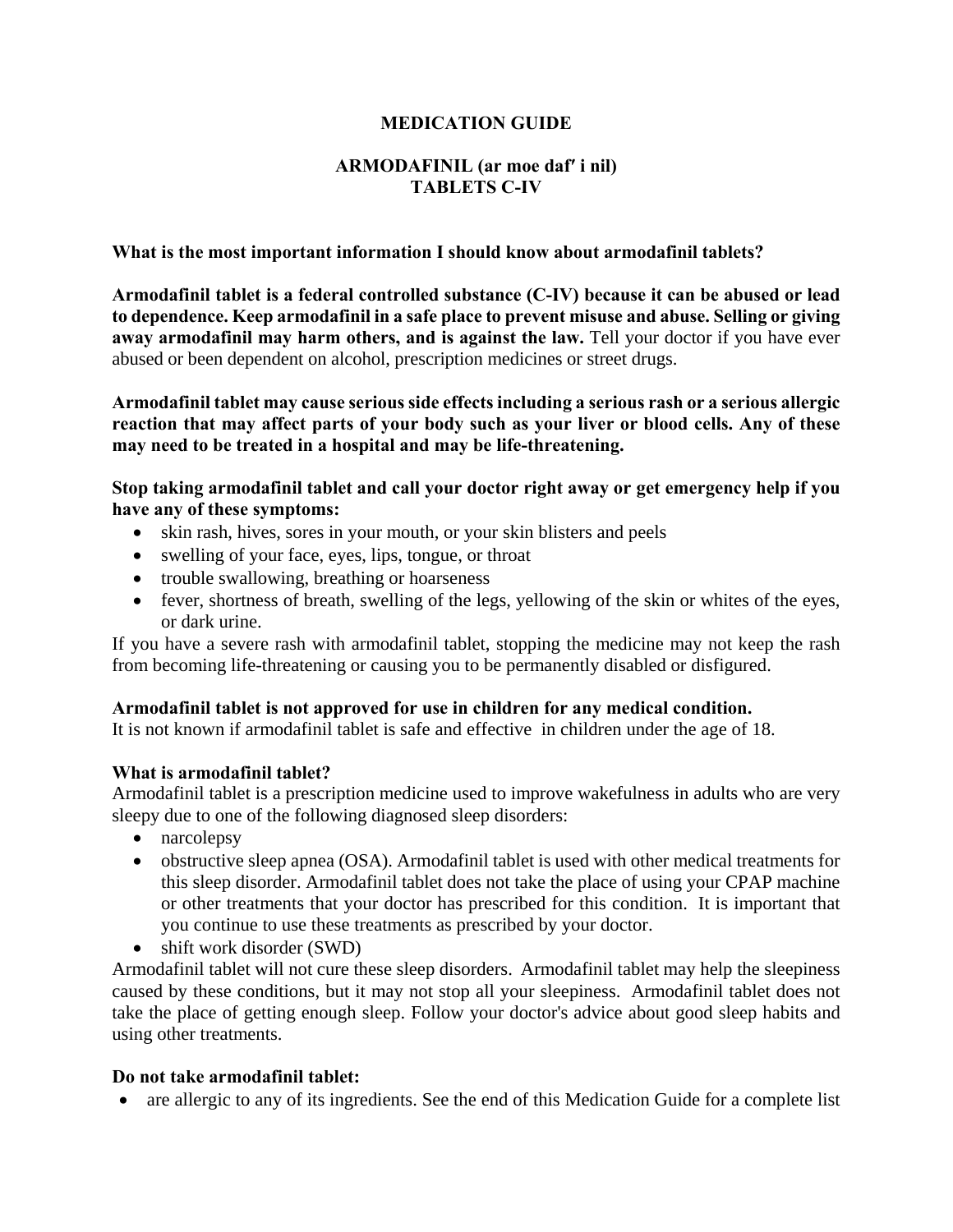of ingredients in armodafinil tablet.

• have had a rash or allergic reaction to either armodafinil or modafinil (PROVIGIL $^{\circledR}$ ). These medicines are very similar.

# **Before you take armodafinil, tell your doctor about all of your medical conditions, including if you:**

- have a history of mental health problems, including psychosis
- have heart problems or had a heart attack
- have high blood pressure. Your blood pressure may need to be checked more often while taking armodafinil tablet.
- have liver or kidney problems
- have a history of drug or alcohol abuse or addiction
- are pregnant or planning to become pregnant. It is not known if armodafinil tablet will harm your unborn baby.
- are breastfeeding. It is not known if armodafinil passes into your milk. Talk to your doctor about the best way to feed your baby if you take armodafinil tablet.

**Tell your doctor about all the medicines you take**, including prescription and over-the-counter medicines, vitamins, and herbal supplements. Armodafinil tablet and many other medicines can interact with each other, sometimes causing side effects. Armodafinil tablet may affect the way other medicines work, and other medicines may affect how armodafinil tablet works. Your dose of armodafinil tablet or certain other medicines may need to be changed.

Especially, tell your doctor if you use or take:

• a hormonal birth control method, such as birth control pills, shots, implants, patches, vaginal rings, and intrauterine devices (IUDs). Hormonal birth control methods may not work while you take armodafinil tablet. Women who use one of these methods of birth control may have a higher chance for getting pregnant while taking armodafinil tablet, and for 1 month after stopping armodafinil tablet. You should use effective birth control while taking armodafinil and for 1 month after your final dose. Talk to your doctor about birth control choices that are right for you while taking armodafinil tablet.

Know the medicines you take. Keep a list of them and show it to your doctor and pharmacist when you get a new medicine. Your doctor or pharmacist will tell you if it is safe to take armodafinil tablet and other medicines together. Do not start any new medicines with armodafinil tablet unless your doctor has told you it is okay.

# **How should I take armodafinil tablet?**

- Take armodafinil tablet exactly as prescribed by your doctor. Your doctor will prescribe the dose of armodafinil tablet that is right for you. Do not change your dose of armodafinil tablet without talking to your doctor.
- Your doctor will tell you the right time of day to take armodafinil tablet.
	- o People with narcolepsy or OSA usually take armodafinil tablet one time each day in the morning.
	- o People with SWD usually take armodafinil tablet about 1 hour before their work shift.
- Do not change the time of day you take armodafinil tablet unless you have talked to your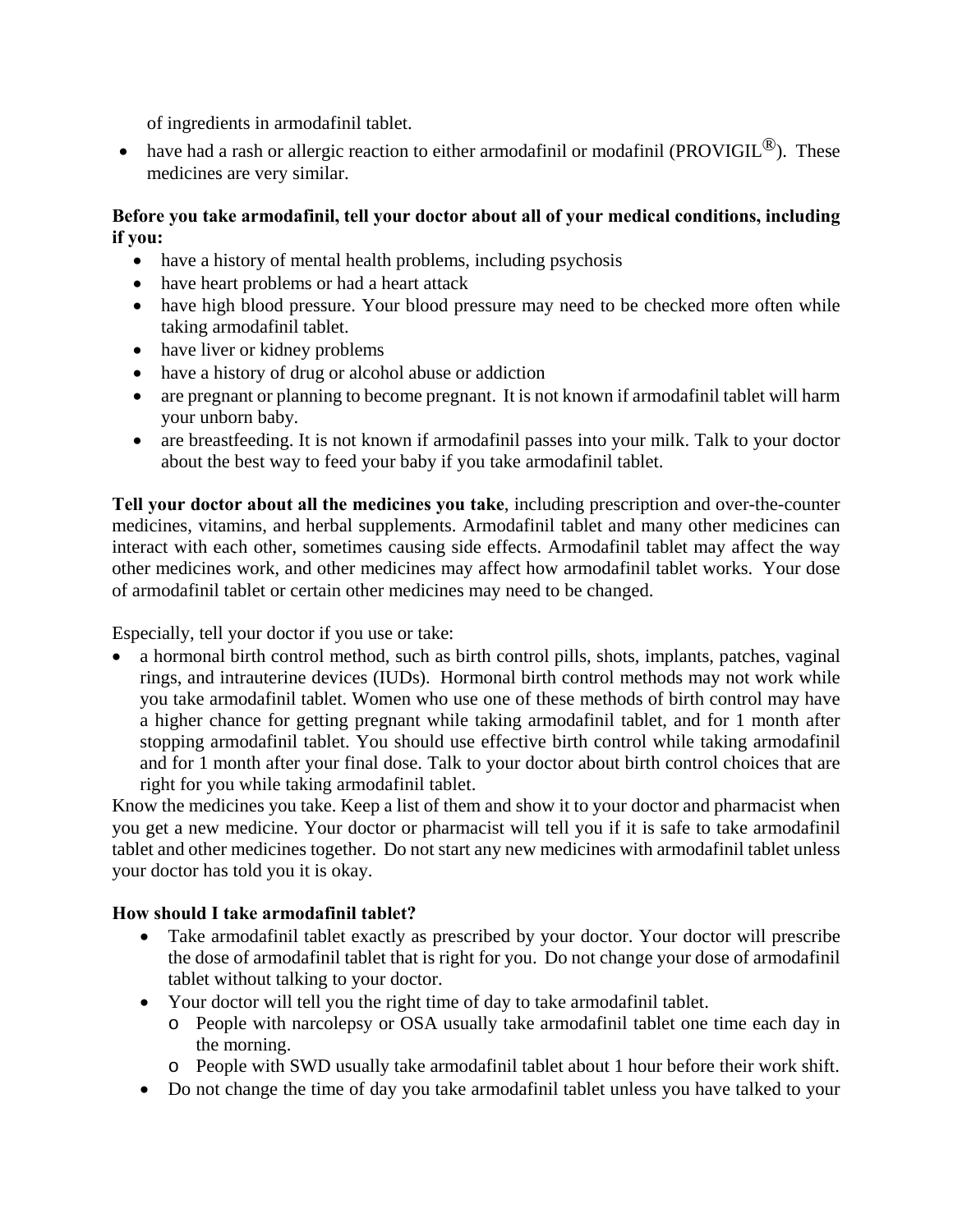doctor. If you take armodafinil tablet too close to your bedtime, you may find it harder to go to sleep.

- You can take armodafinil tablet with or without food.
- If you take more than your prescribed dose or if you take an overdose of armodafinil tablet, call your doctor or poison control center right away.

Symptoms of an overdose of armodafinil tablet may include:

- Trouble sleeping
- Restlessness
- Confusion
- Feeling disoriented
- Feeling excited
- Hearing, seeing, feeling, or sensing things that are not really there (hallucinations)
- Nausea and diarrhea
- A fast or slow heartheat
- Chest pain
- Increased blood pressure
- Anxiety
- Shortness of breath

# **What should I avoid while taking armodafinil tablet?**

- Do not drive a car or do other dangerous activities until you know how armodafinil tablet affects you. People with sleep disorders should always be careful about doing things that could be dangerous. Do not change your daily habits until your doctor tells you it is okay.
- You should avoid drinking alcohol. It is not known how drinking alcohol will affect you when taking armodafinil tablet.

# **What are possible side effects of armodafinil tablet?**

**Armodafinil tablet may cause serious side effects.** Stop taking armodafinil tablet and call your doctor right away or get emergency help if you get any of the following:

 **a serious rash or serious allergic reaction. (See "What is the most important information I should know about armodafinil tablet?")**

# **mental (psychiatric) symptoms, including:**

- o depression
- o feeling anxious
- o hearing, seeing, feeling, or sensing things that are not really there (hallucinations)
- o an extreme increase in activity and talking (mania)
- o thoughts of suicide
- o aggressive behavior
- o other mental problems
- **symptoms of a heart problem,** including chest pain, abnormal heart beats, and trouble breathing.

The most common side effects of armodafinil tablets include: